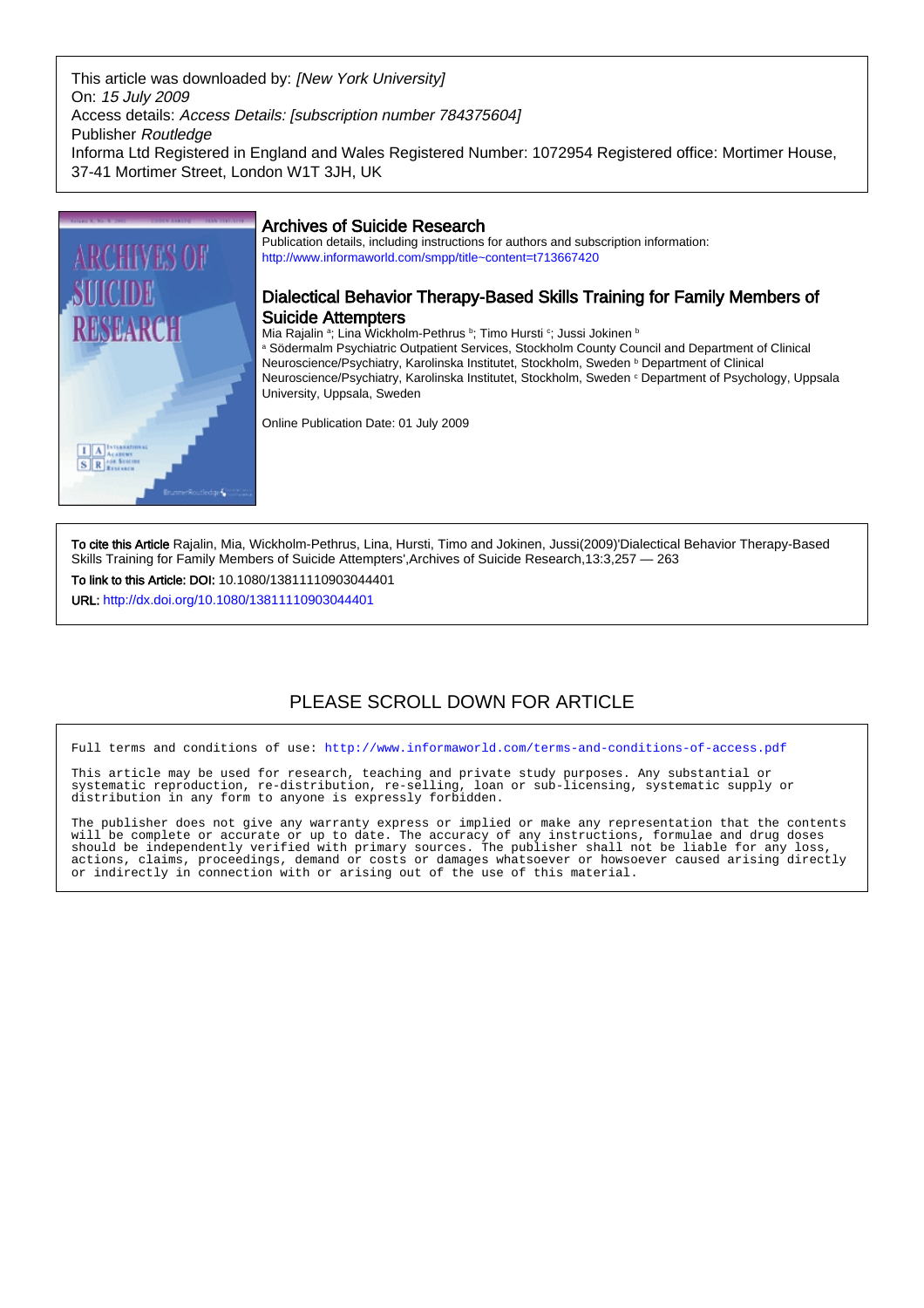

# Dialectical Behavior Therapy-Based Skills Training for Family Members of Suicide Attempters

Mia Rajalin, Lina Wickholm-Pethrus, Timo Hursti, and Jussi Jokinen

This pilot study evaluated the effect of Family Connections (FC), a Dialectical Behavior Therapy-based manualized skills training program, for family members of suicide attempters. The DBT-based skills training program aims to enhance the knowledge of wide range research based aspects of suicidal behavior and treatment recommendations. Furthermore it includes skills training for interpersonal relationships and also offers family members an opportunity to share their experiences. Thirteen participants completed the 9-week program with pre- and post selfreport questionnaires. The results showed significant reduction in burden, improved psychic health and an increase in well-being regarding the relation with the patient. These results provide support for the need and importance of a DBT-based skills training program addressed specifically to family members of suicide attempters.

Keywords DBT-based skills training, Family Connections, family members, prevention, suicide attempt

#### INTRODUCTION

A suicide attempt is a challenge both for the patient and for family members. Thoughts concerning what could have been done to prevent the suicide attempt are common as well as feelings of guilt, powerlessness and hopelessness (Talseth, 2001). Family members of suicide victims have an increased risk for depression and anxiety (Pfeffer, Jiang, Kakuma et al., 2002; Van Dongen, 1991).

The suicide attempt is often communicated to the environment in some way (Beskow & Wasserman, 2002). Suicidal communication is hard to uncover and healthcare professionals and family members should be able to recognize suicidal communication to prevent suicide. A recent study of suicide attempters suggested that their difficulties in interpersonal relationships affect family relations in particular (Jollant, Guillaume, Jaussent et al., 2007). Furthermore family members of suicide attempters are not enough involved in the patient's treatment (Magne-Ingvar & Ojehagen, 1999).

There is strong scientific evidence that psychoeducation addressed to family members of schizophrenic patients has a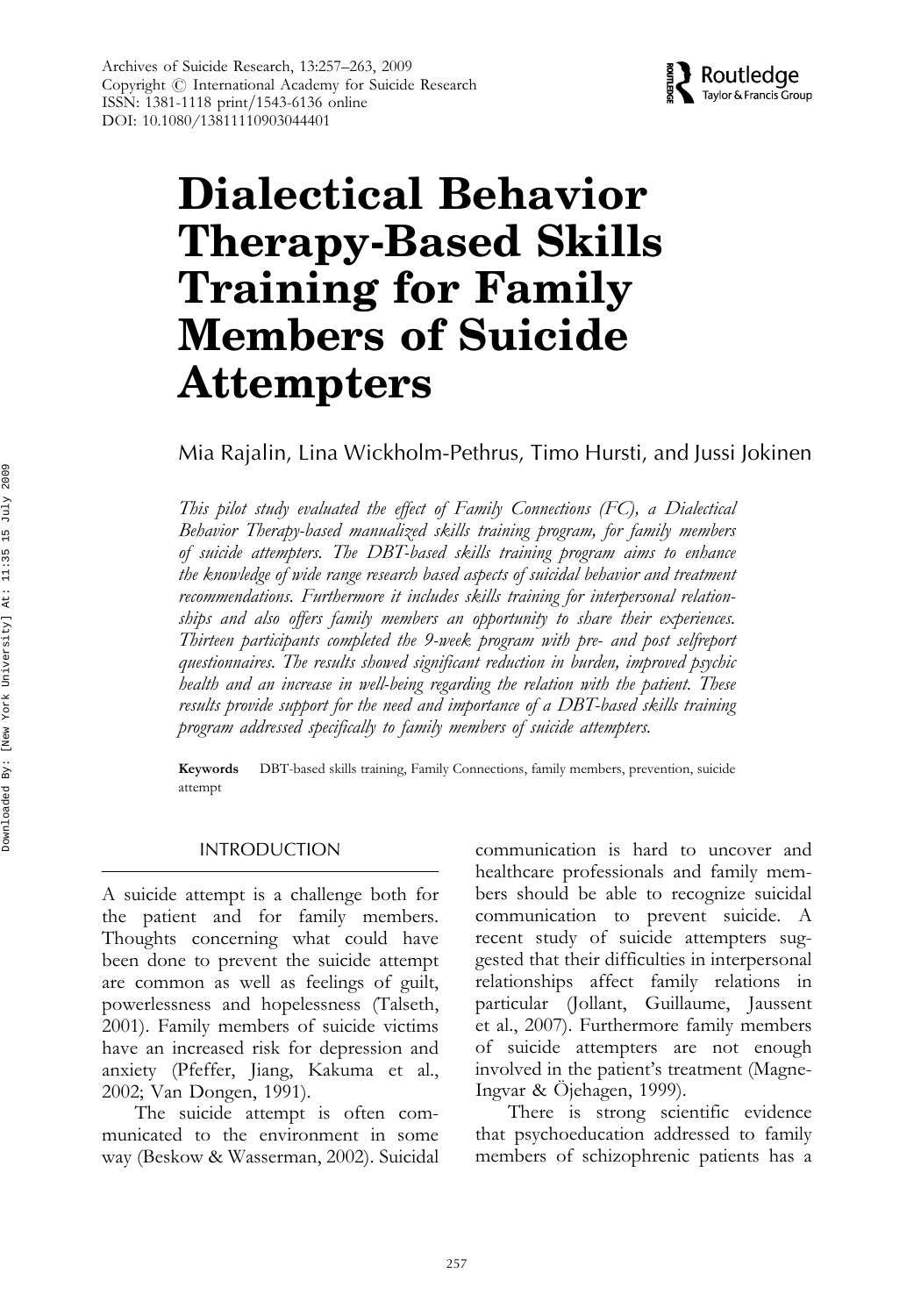positive effect both for the patient and for the family member (McFarlane, 2003; Miklowitz & Hooley, 1998) and that the family members' emotional overengagement increases the risk for the patient to relapse (Hansson & Jarbin, 1997).

A study of family members of persons with borderline personality disorder (BPD) showed that uncertainty regarding the diagnosis and incorrect knowledge of the disorder may increase their burden and level of depression (Hoffman, Buteau, Hooley et al., 2003). When family members are involved in treatment there is a reduction in patient relapse, the recovery is facilitated and the wellbeing of the family members is heightened (Dixon, McFarlane, Lefley et al., 2001).

Family Connections (FC), (Fruzzetti & Hoffman, 2004), is a manualized skills training program directed to families with a member with BPD based on Marsha Linehan's dialectical behavior therapy (DBT). DBT and DBT-B (shorter version of DBT) have been shown to significantly reduce suicide attempts among women with BPD (Lynch, Chapman, Rosenthal et al., 2006; Stanley, Brodsky, Nelson et al., 2007). Studies of FC have shown promising results with a reduction of burden and an improved relation with the patient (Hoffman & Fruzzetti, 2007; Hoffman, Fruzzetti, Buteau et al., 2005; Hoffman, Fruzzetti, & Buteau, 2007).

## Aim of the Study

The aim of the study was to evaluate the effect of a modified version of Family Connections (Fruzzetti & Hoffman, 2004). We hypothesized that the DBTbased skills training program addressed to family members of suicide attempters would have an effect on their wellbeing in general, on their level of depression and anxiety, experience of burden and experience of quality of life measured with the Brief Symptom Inventory, Beck

Depression Inventory, Burden Assessment Scale, Quality of Life Scale and Questions about Family Members.

## METHOD

### Participants

The Regional Ethical Review Board in Stockholm did not find any objections to the study (Dnr  $2006/40-31$ ). Family members gave informed consent. The participants were family members of suicide attempters being treated at the Suicide Prevention Clinic at Karolinska University Hospital. Eighteen family members—10 women and 8 men—were randomized into two groups in an open trial. Mean age of participants was  $44.8$  (SD = 12.7). The relation to the patient in treatment was as follows; five were husbands or live-in partners, three were fathers, nine were mothers and one sister. Family members were not diagnosed according to DSM IV. Thirteen family members who completed the 9-week program with pre- and post measurements were included in the analysis. Their attendence rate was 79%.

## Family Connections

The program is divided into six modules: psychoeducation, mindfulness, acceptance, emotion, validation and problem management (Fruzzetti, Shenk, Mosco et al., 2003; Fruzzetti & Hoffman, 2004; Linehan, 1993a, 1993b) and aims to:

- . Increase the knowledge of symptoms, behaviors and treatment of the patient.
- . Help the family member to better understand and handle his or her own emotions in relation to the patient.
- . Induce the family member's sense of control and lower his or her stress level by implementing more effective communication and problem solving strategies.

2009

15 July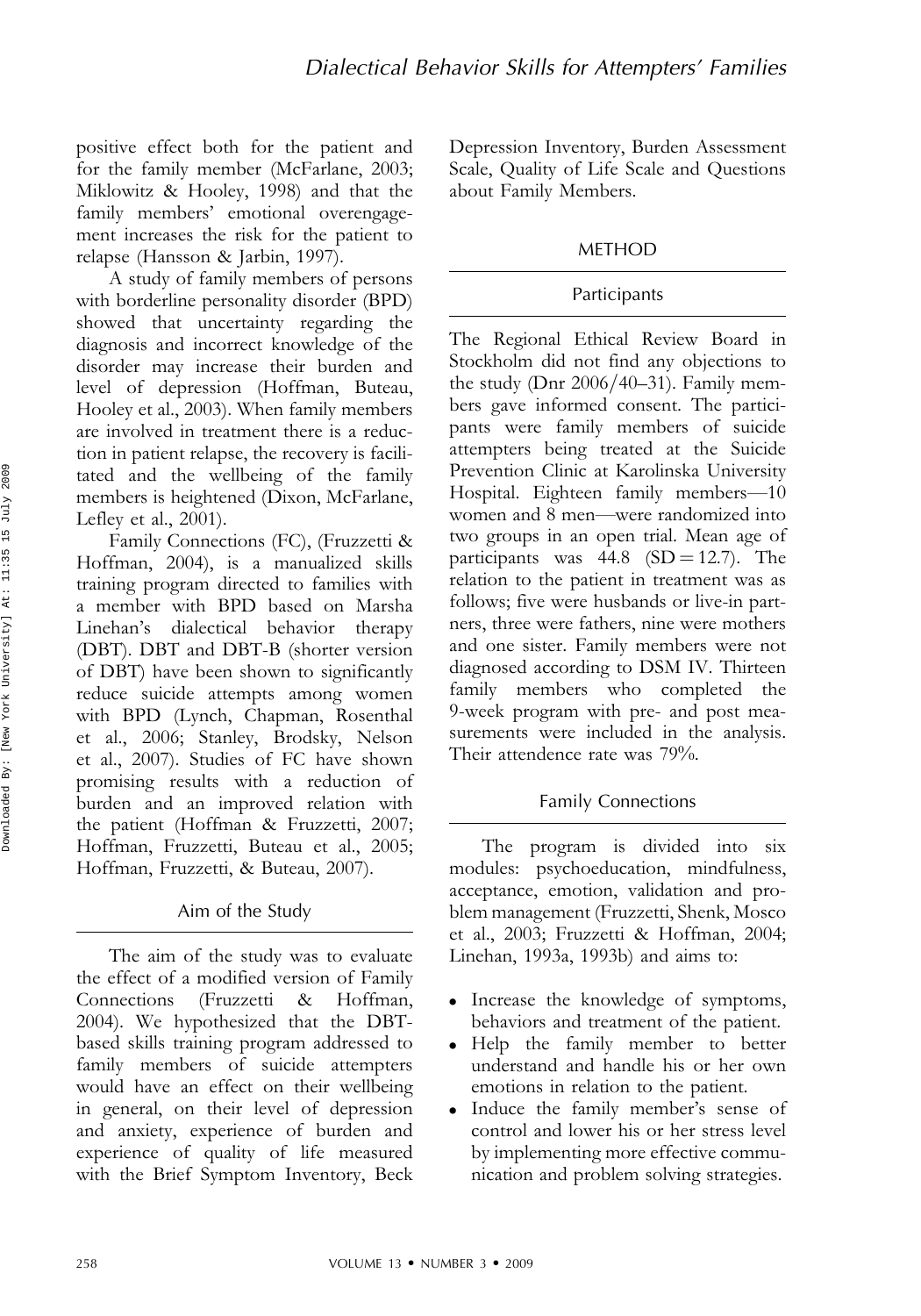- . Enhance the family member's psychic health and wellbeing.
- . Support the creation of a network for family members in similar situations.

## Intervention

The DBT-based skills training program was given during 9 weeks with one weekly session. The first session comprised 4 hours while the other eight were 2 hours each. The groups were conducted by CBT-therapists trained in FC by Alan Fruzzetti, Associate Professor University of Nevada, who gave permission to modify the program. The goal was to follow the original FC-manual as closely as possible. The main adaptation in the psychoeducational part included utilizing the latest research based information on risk factors for suicide attempts and completed suicide as well as information on psychiatric disorders with high suicide risk (mood disorders, personality disorders and substance abuse disorders). A clinical psychiatrist gave information about recommended treatment options. Information on the family members' followup treatment plan and how to reduce the risk at home were included.

# Schedule

Session I: Introduction and psychoeducation.

Session II: Presentation of the individual cases and introduction of mindfulness and validation. The purpose of mindfulness is to be able to accept experiences without attempting to change or avoid them. Validation means to confirm that somebody is true, comprehendible and logic seen from their point of view.

Session III: Information of modern theories of emotion (communicatory aspects of primary and secondary emotions, relationship between cognitions, emotions and behaviors). Examples of difficult situations that family members encountered in connection to the suicide attempt were demonstrated in chain analysis.

Session IV: Acceptance. Identification of goals and values regarding the relationship with the suicide attempter.

Session V, VI, VII: Validation.

Session VIII: Problem management.

Session IX: Retrospect and outlook.

## Instruments

The Beck Depression Inventory (Beck, Steer, & Garbin, 1998) was used to assess the level of depression, and Burden Assessment Scale (Reinhard, Gubman, Horwitz et al., 1994) to assess levels of objective and subjective burden. The Questions About Family Members (Hansson & Jarbin, 1997) is a scale that includes variables like criticism, hostility and emotional over involvement. The quality of life was assessed with Quality of Life Inventory (Frisch, Cornell, Villanueva et al., 1992). Finally, Brief Symptom Inventory (Derogatis, 1994) was chosen to measure the subjective experience of emotional discomfort.

# Statistical Analysis

Wilcoxon Signed Ranks test for matched pairs was used to compare the data from pre- and post-test. Where data were normally distributed, paired samples t-test, was used to assess change from pre- to post-test. All tests were two-tailed (SPSS 14.0, 2005). The alpha value was set at  $p < .05$ .

# RESULTS

The analyses were conducted on the data from the 13 participants who completed both the pre- and post-measurements.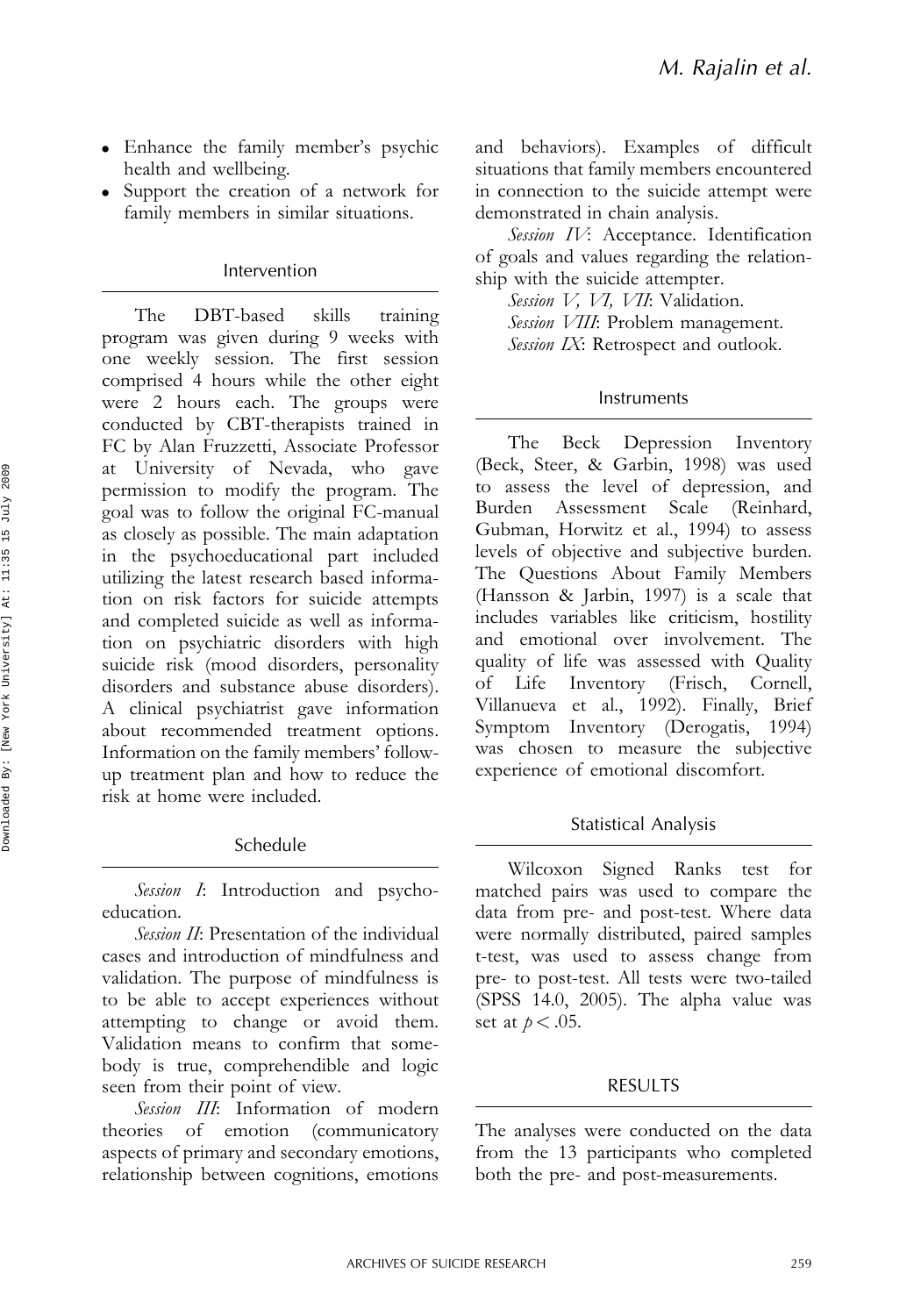General Psychiatric Health, Level of Depression and Anxiety

Brief Symptom Inventory (BSI). The three global indexes in BSI investigate the general psychiatric health of the participants, the number of symptoms noticed and the intensity of these symptoms. The analysis showed a significant difference in the global index PSDI ( $r = .52$ ,  $p < .008$ ). Both GSI and PST showed a trend to a significant reduction between the two measures  $(r = .36, p < .064; r = .34, p < .086$  respectively). An adherent intention was to investigate whether the level of anxiety changed between the two measures. The subscale in BSI that measures anxiety showed a significant difference between pre-test  $(Md =$ 0.67) and post-test (Md = 0.33),  $T = 4$ ,  $p < .05$ ,  $r = .40$ .

Beck Depression Inventory (BDI). There was a trend in reduction of depressive symptoms after completing FC, as shown in Table 1.

## Experienced Level of Burden and Quality of Life

Burden Assessment Scale (BAS). The difference between the pre- and posttest on BAS was statistically significant,  $p < .01$ , Table 1, and showed that the perceived burden was reduced between the two measures.

The experienced quality of life was not changed on a significant level.

#### Wellbeing Regarding the Relation to the Family Member

Questions about Family Members (QAFM). Table 2 shows the results from the analysis of the data from QAFM. Three out of four subscales, perceived criticism (PC), critical comments (CC), and emotional over involvement (EOI) showed significant differences between the measures. A decrease in perceived criticism from the family member, decreased criticism expressed by the participant towards the family member and less emotional over involvement was found. The result from the subscale perceived emotional involvement (PEI), was not significant.

#### Participants' Evaluation

The participants completed an evaluation form of the DBT-based skills training program. All participants stated that the program had led to positive changes in daily life and in relation to the patient in treatment. Almost everyone rated the psychoeducational part of the program highly, but the communication skills

TABLE 1. Mean (M), Standard Deviation (Sd), Median (Md), Interquartile Range (IQR), Degrees of Freedom (df), t-value (t), T-value (T), p-value (p), and Effect Size (Rosenthal's r) for BDI, BAS, and QOLI at Pre- and Posttest.

| Scale      | Pretest    |               | <b>Posttest</b> |              |    |                  |             |      |      |
|------------|------------|---------------|-----------------|--------------|----|------------------|-------------|------|------|
|            | $M$ (Sd)   | Md IQR        | $M$ (Sd)        | Md IQR       | df | $\boldsymbol{t}$ | $\mathbf T$ | p    | R    |
| <b>BDI</b> |            | 4.00          |                 | 3.00         |    |                  |             | .059 | 0.37 |
|            |            | $1.5 - 10.5$  |                 | $0.0 - 6.5$  |    |                  |             |      |      |
| <b>BAS</b> |            | 12.00         |                 | 7.00         |    |                  | 2           | .014 | 0.48 |
|            |            | $11.0 - 23.5$ |                 | $5.5 - 21.5$ |    |                  |             |      |      |
| QOLI       | 2.46(1.52) |               | 2.70(1.20)      |              | 12 | $-1.56$          |             | .146 | 0.41 |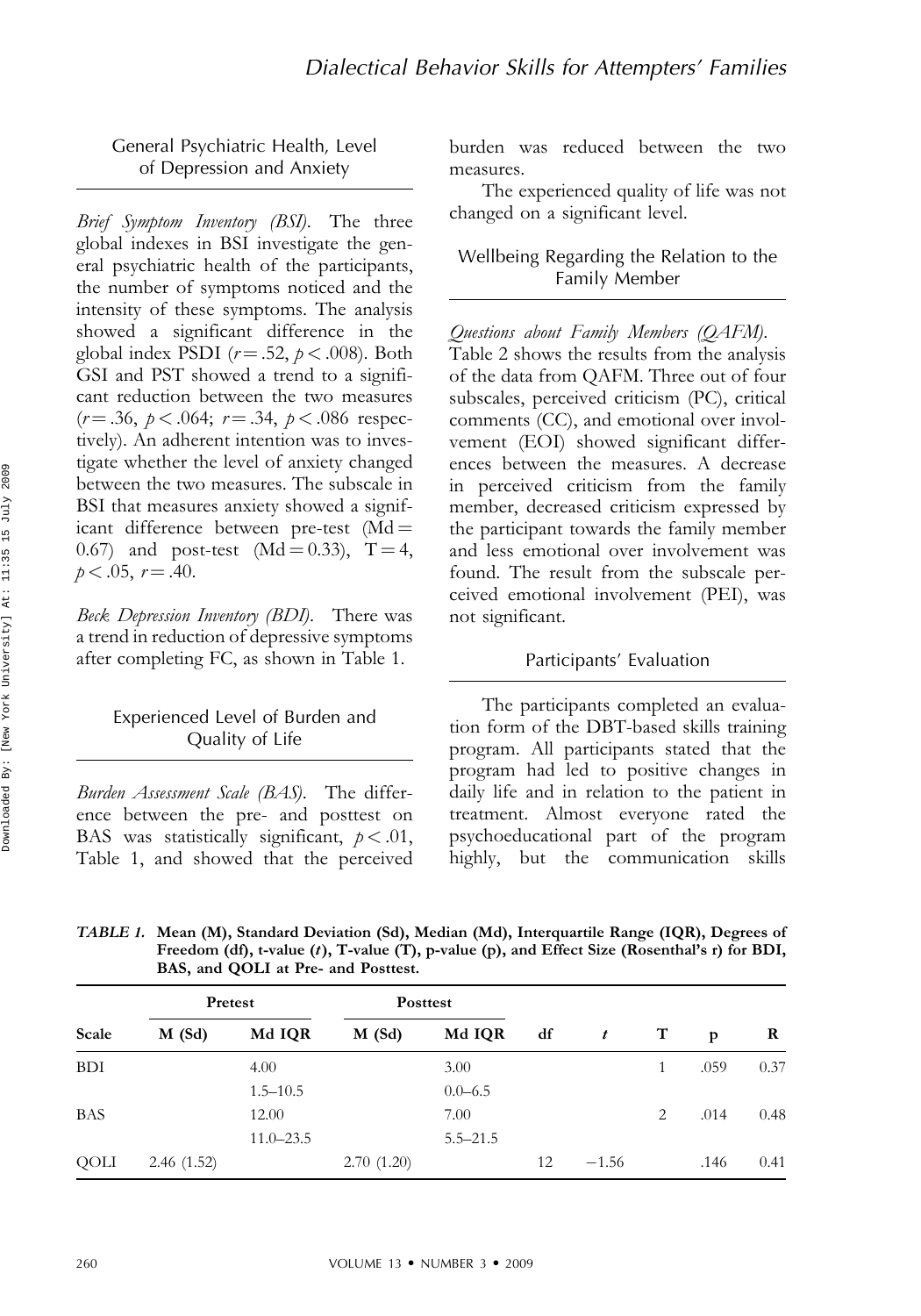| Scale<br><b>OAFM</b>                  | Pretest<br>$M$ (Sd) | <b>Posttest</b><br>$M$ (Sd) | df |      | Þ    | R    |
|---------------------------------------|---------------------|-----------------------------|----|------|------|------|
| PC (perceived criticism)              | 2.41(0.53)          | 2.17(0.44)                  | 12 | 2.96 | .012 | 0.65 |
| PEI (perceived emotional involvement) | 2.54(0.64)          | 2.67(0.61)                  | 12 | 0.92 | .375 | 0.28 |
| CC (critical comments)                | 2.10(0.33)          | 1.84(0.37)                  | 12 | 3.46 | .005 | 0.71 |
| EOI (emotional overinvolvement)       | 2.88(0.44)          | 2.33(0.57)                  | 12 | 3.27 | .007 | 0.69 |

TABLE 2. Mean (M), Standard Deviation (Sd), Degrees of Freedom (df), t-value (t), p-value (p), and Effect Size (Rosenthal's r) for QAFM's Four Subscales at Pre- and Posttest

trained seemed even more important. Participants further assessed mindfulness and chain analysis as effective tools in regulating emotion in difficult situations. Finally, the group setting itself, i.e., to share experiences and sense of loss with others in the same predicament, was invaluable to all group members.

#### DISCUSSION

In this study of family members of suicide attempters completing the DBT-based skills training program (FC) we found a significant reduction of experienced symptoms. The results show that the general wellbeing of family members has improved. Furthermore, their experience of burden has been reduced. Their wellbeing in the relationship to the suicide attempter has increased.

To our knowledge this is the first study of DBT-based manualized skills training program directed to family members of suicide attempters. The results are consistent with earlier results (Hoffman, Fruzzetti, Buteau et al., 2005; Hoffman, Fruzzetti, & Buteau, 2007) and indicate that it helps also family members of suicide attempters.

The general level of discomfort (GSI) was reduced after the intervention. The intensity in these symptoms (PSDI) was reduced while the number of symptoms (PST) decreased on a non-significant level. These changes might be explained by elements of acceptance and making life values and goals clear to the individual in the program. Even if the situation of the family member remains unchanged, acceptance of reality facilitates looking upon his or her prospects with a more objective perspective.

The family members' level of anxiety was higher than normal at baseline (Fridell, Cesarec, Johansson et al., 2002). At post measurement it was lowered to a normal level (Fridell et al.). The program includes elements that explain the origin of anxiety and new coping strategies how to handle it which may explain this reduction in symptoms of anxiety.

At the beginning of the program the participants' level of depression was on a normal level according to Beck and associates (1988). Even so, there is a trend to a decrease of level of depression after completing the program.

The experience of burden among the participants was high in baseline measurement even in comparison with family members' ratings of burden in other studies (Ivarsson, Sidenvall, & Carlsson, 2004). This burden involved a worry of having negatively affected the suicide attempter's illness. Additionally, they were limited in their own activities. Post measurement shows that the experienced burden is significantly reduced. This finding is in line with the results of Hoffman et al. (2005, 2007). Family members are informed of the suicidal process and underlying factors with special focus on how to reduce risk at home. They learn new strategies on how to handle their emotional responses better and they meet others in the same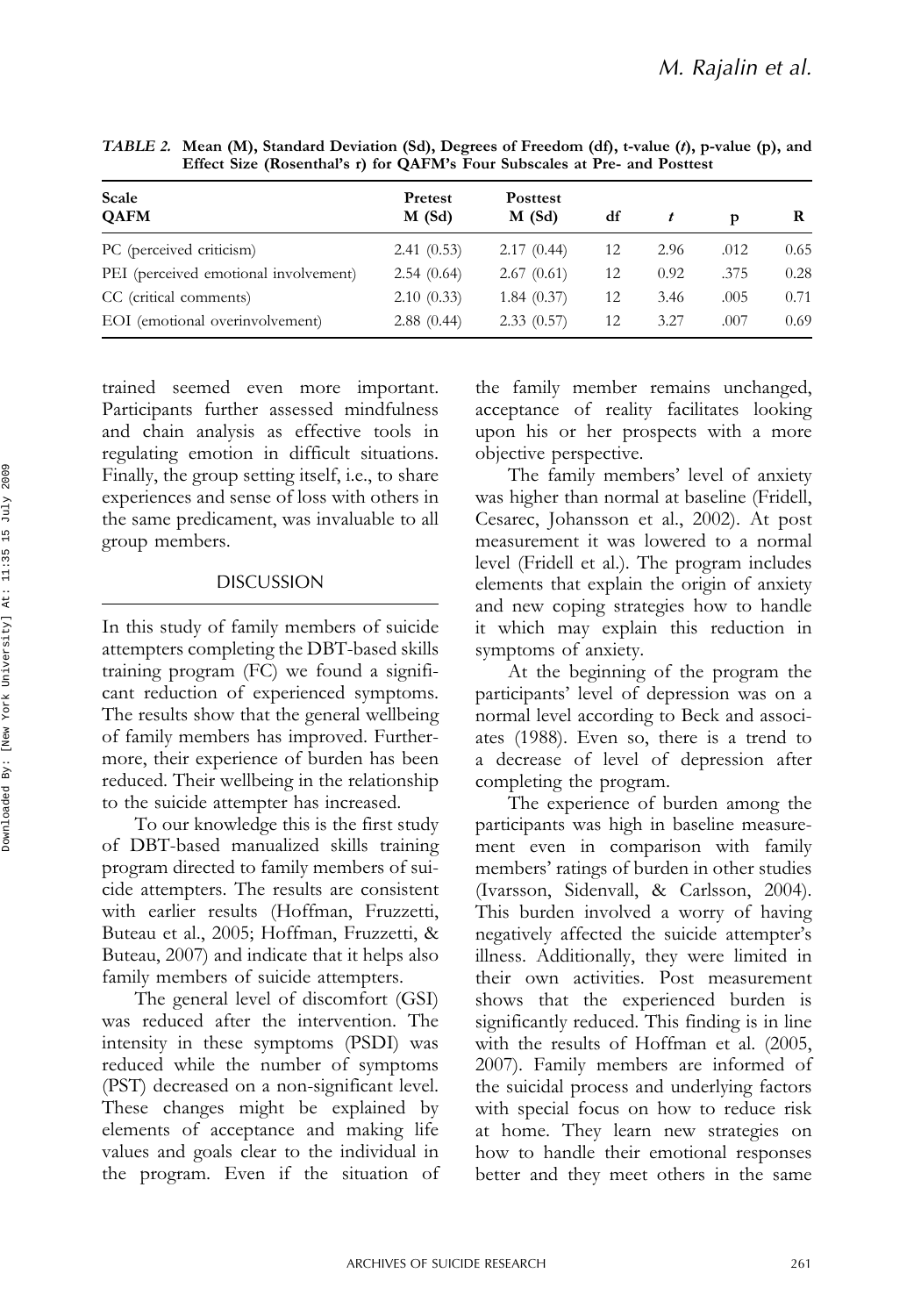situation. These factors may contribute to this improvement.

The expressed criticism from both the patient and the family member decreased and the emotional overinvolvment was more balanced. Mindfulness, acceptance and validation may explain the change of dysfunctional patterns. Through the new knowledge and skills in handling problems within the family, the suicide attempter's way of functioning could be affected. This is in line with earlier research (Fruzzetti & Iverson, 2004; Lundblad & Hansson, 2005; Lynch, Chapman, Rosenthal et al., 2006) and plausible from a transactional point of view where one person's improvement is considered affecting the other's.

The results from this pilot study give preliminary support that the DBT-based skills training program has an effect on psychic health and wellbeing among family members of suicide attempters. Given that there was no control group in this first study the results should be interpreted with caution. However, it is an important first step to better help the families of suicide attempters.

#### AUTHOR NOTE

Mia Rajalin, Södermalm Psychiatric Outpatient Services, Stockholm County Council and Department of Clinical Neuroscience/ Psychiatry, Karolinska Institutet, Stockholm, Sweden.

Lina Wickholm-Pethrus, Department of Clinical Neuroscience/Psychiatry, Karolinska Institutet, Stockholm, Sweden.

Timo Hursti, Department of Psychology, Uppsala University, Uppsala, Sweden.

Jussi Jokinen, Department of Clinical Neuroscience/Psychiatry, Karolinska Institutet, Stockholm, Sweden.

Correspondence concerning this article should be addressed to Mia Rajalin, Department of Clinical Neuroscience/Psychiatry, Karolinska Institutet, SE-171 76 Stockholm, Sweden. E-mail: mia.rajalin@sll.se

#### REFERENCES

- Beck, A. T., Steer, R. A., & Garbin, G. M. (1988). Psychometric properties of the Beck Depression Inventory: Twenty-five years of evaluation. Clinical Psychology review, 8, 77–100.
- Beskow, J. & Wasserman, D. (2002). Suicide prevention. A holistic approach. In D. De Leo, A. Schmidtke, & R. Diekstra (Eds.). Venlang: The Swedish National Programme for Suicide Prevention (pp. 225–234). Dordrecht, Netherlands: Kluwer Academic Publishers.
- Derogatis, L. R. (1994). Symptom Checklist-90-R. Administration, scoring and procedures manual for the revised version of the SCL-90. Minneapolis, MN: National Computer Systems.
- Dixon, L., McFarlane, W. R., Lefley, H., et al. (2001). Evidence-based practice for service to families of people with psychiatric disabilities. Psychiatric Services, 52, 903–910.
- Fridell, M., Cesarec, Z., Johansson, M., et al. (2002). SCL-90. Swedish standardization and validation of the Symptom Check List. SiS Rapport nr 4/2002. Stockholm: Statens Institutionsstyrelse.
- Frisch, M. B., Cornell, J., Villanueva, M. et al. (1992). Clinical validation of the Quality of Life Inventory: A measure of life satisfaction for use in treatment planning and outcome assessment. Psychological Assessment, 4, 92–101.
- Fruzzetti, A. E., & Hoffman, P. D. (2004). Family Connections: Workbook and training manual. Rye, NY: National Education Alliance for Borderline Personality Disorder.
- Fruzzetti, A. E., & Iverson, K. M. (2004). Mindfulness, acceptance, validation, and individual psychopathology in couples. In S. H. Hayes, V. M. Follette, & M. M. Linehan (Eds.), Mindfulness and acceptance, expanding the cognitive-behavioral tradition (pp. 170–191). New York, NY: The Guilford Press.
- Fruzzetti, A. E., Shenk, C., Mosco, E., et al. (2003). Emotion regulation. In W. T. O'Donohue, J. E. Fisher, & S. C. Hayes (Eds.), Cognitive behavior therapy: Applying empirically supported techniques in your practice (pp. 152-159). New York, NY: Wiley.
- Hansson, K., & Jarbin, H. (1997). A new self-rating questionnaire for measuring expressed emotion. Nordic Journal of Psychiatry, 51, 287–297.
- Hoffman, P. D., Buteau, E., Hooley, J. M., et al. (2003). Family members' knowledge about borderline personality disorder: Correspondence with